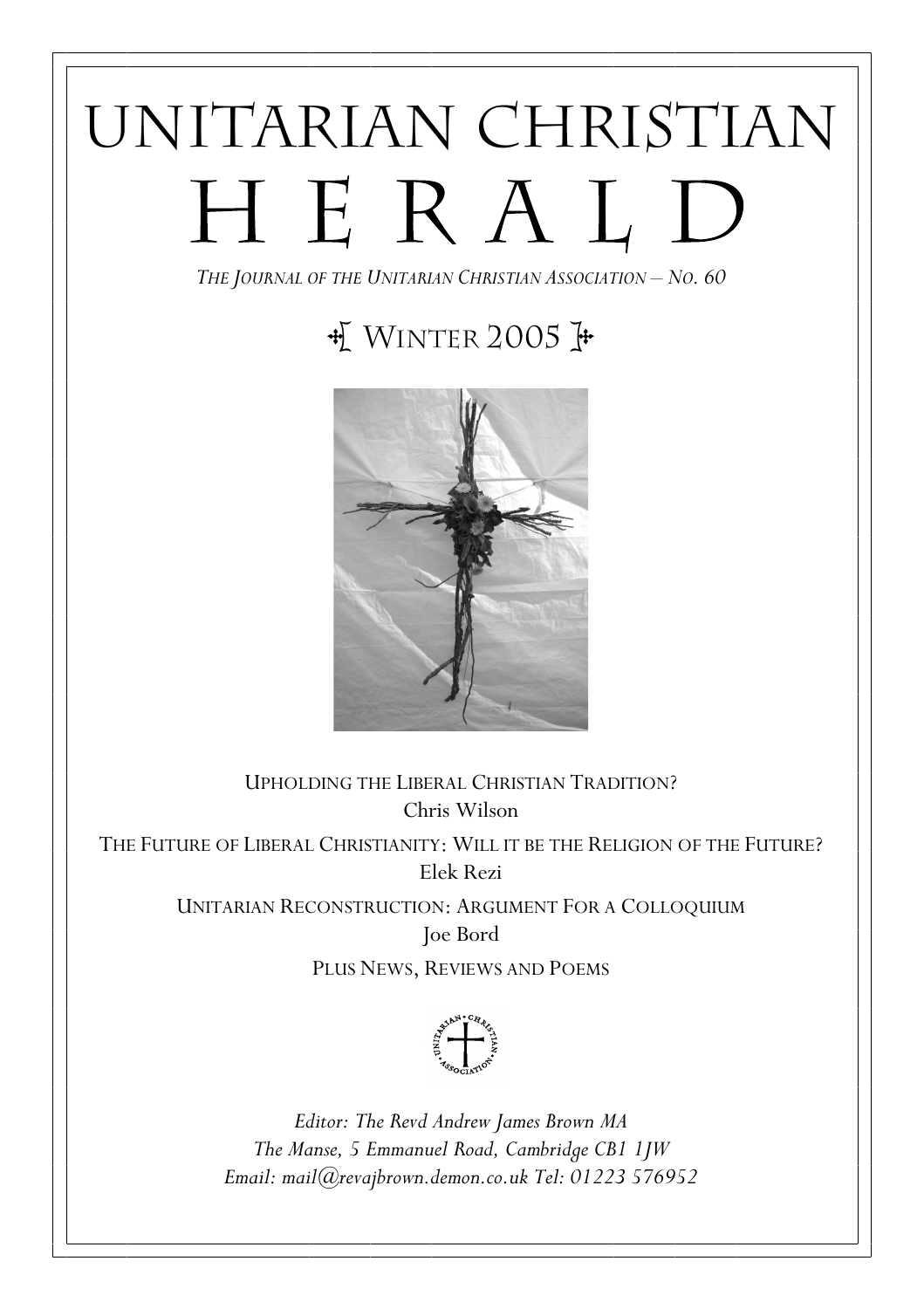#### EDITORIAL

y first editorial inevitably begins by thanking the outgoing editor Paul  $\mathbf{M}$ y first editorial inevitably begins by thanking the outgoing editor Paul Travis. We are all very grateful for the many hours of work he put into the task over the past two years; work which we have all greatly appreciated. We are also delighted to see him recovering well from his recent illness and send him and his wife our love and best wishes.

Every editor inevitably brings with them some basic aim for the future and my own is simple. I hope to assist the restoration of our individual and collective confidence that the Unitarian/liberal Christian tradition remains a beautiful, reasonable and viable way of faith in the twenty-first century. I know you share this belief too. However, it is also clear that many of us are feeling alone and marginalized, especially as we continue to see how our tradition is constantly being attacked, not only within the contemporary Unitarian movement, but also within mainstream culture. I think the UCA and The Herald can help us respond to this in two positive ways. The first is by simply encouraging us to continue to continue to worship God and serve our neighbours as Jesus taught us – living out our Unitarian/liberal Christian faith in our local communities However, as we do this, we must not be seduced into merely restating our inherited tradition in the language of our forebears (not matter how much we revere them) but we must instead find ways to begin actively to re-explore and reshape it for our own generation so that we can speak clearly and relevantly to our own complex age. So the second way the UCA and The Herald can help is by encouraging the development of a range of contemporary Unitarian Christian theologies which can be used to persuade people of the truth and reasonableness of our basic claims. As Joe Bord and I say in an article in this edition of The Herald, "to seek to persuade and convince is not the imposition of a creed." I cannot stress this point strongly enough.

All of the major articles in this edition of the Herald pick up on this basic theme of the re-exploration and reshaping of our tradition for our own age.

In essence the task ahead of us is simple  $-$  it is nothing less than the spiritual and intellectual renaissance of our faith. As we prepare for the season of Advent and Christmas what greater and more rewarding task is there than to ensure we are able to continue to preach the liberal Christian Gospel into the twenty-first century and beyond?

# $\mathbf{r}$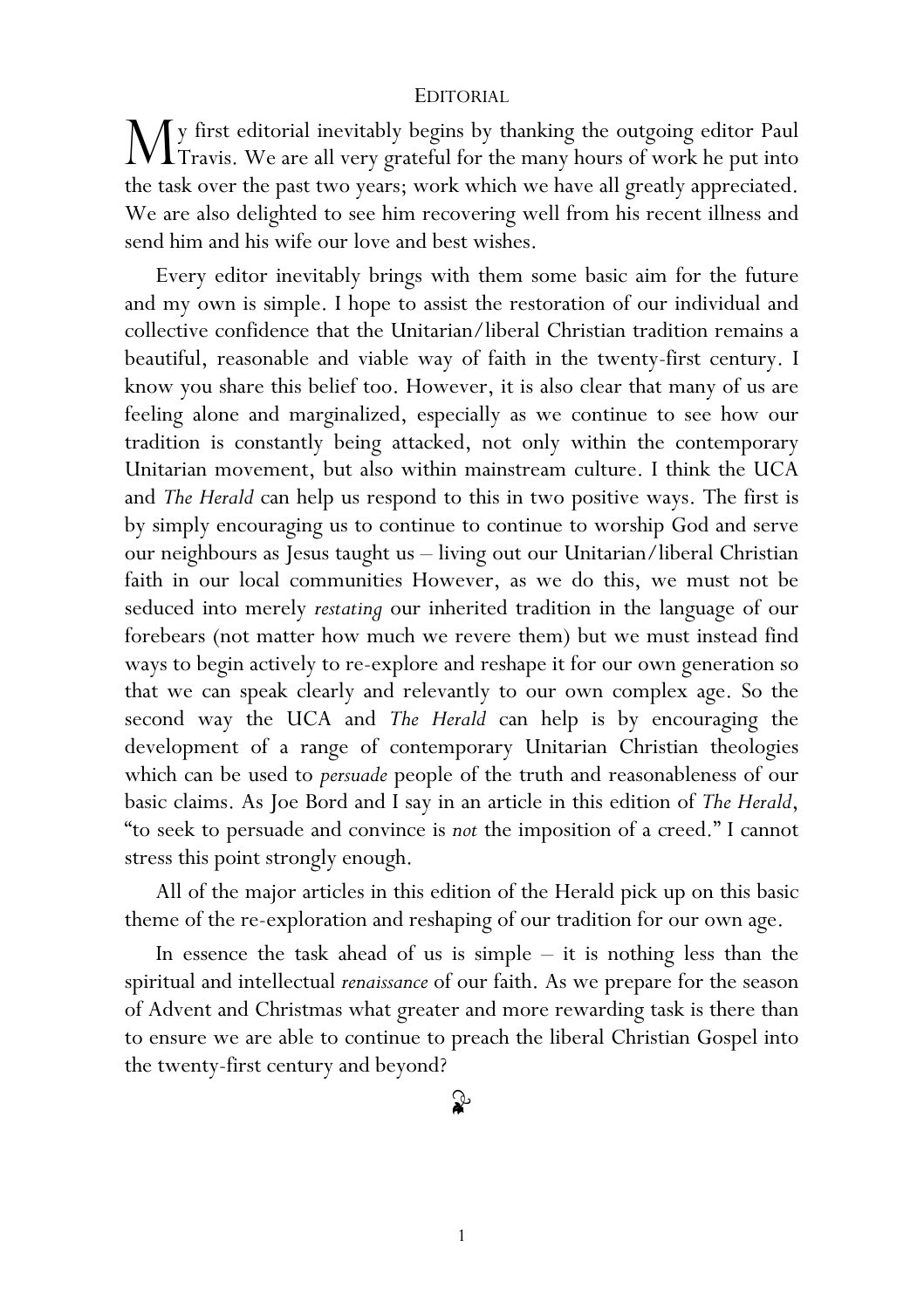# UPHOLDING THE LIBERAL CHRISTIAN TRADITION? Chris Wilson (Reprinted from The Norfolk Unitarian)

've been following with interest the debate in the 'Inquirer' regarding the The vector following with interest the debate in the 'Inquirer' regarding the GA Object and, in particular, its reference to 'upholding the liberal Christian tradition'. I have been deeply saddened by those who would remove this reference from our Object. I am equally heartened by the majority of correspondents who would oppose such a move. Whilst, I have resisted – so far – the temptation to write to the 'Inquirer' on this, I would like to share some thoughts within the 'Norfolk Unitarian' on this topic. But I guess I should first declare an interest, as the Chair of the Unitarian Christian Association. However, for me, my Unitarianism and liberal Christianity are indivisible. One flows from and informs the other, no conflict – just different aspects of the same faith.

I am continually surprised that some desire to counterpose the words Unitarian and Free Christian, for they actually describe the same tradition - one not seen as historically divisible. The first word 'Unitarian' defined a doctrinal position (the unity of God and by implication the humanity of Christ), whilst 'Free Christian' was a way of saying, we who follow the example of Jesus but who reject hierarchy and creeds. Of course, today, Free Christian suggests to some the narrow sectarianism of say, the Free Presbyterian Church of Ireland, and so the term Liberal Christian is favoured.

Now all this is very interesting, but not in fact directly relevant to the 'Inquirer' debate. For the objection, we should remember, was not to the terms Free or Liberal Christian, but rather to the 'upholding of the liberal Christian tradition. This it seems to me is far more serious, divisive - and contentious – and for that reason, I have been reluctant to fuel at a national level that very discussion. I simply do not understand how one can object to a tradition (that is a way of thinking and acting) when that same tradition has facilitated the very pluralism which our religious movement now enjoys. If there is a theological equivalent of matricide this surely is it! What then is the liberal Christian tradition?

It is one which has affirmed, and still does affirm, the sovereignty of conscience in matters of faith; which upholds intelligent Biblical study and criticism; which rejects literalist understanding of scripture; which challenges authority whenever the same is used to oppress; which see the image of God in all of humanity's rich diversity; which opposes still discrimination on grounds of race or age or gender or sexuality. In other words it is our tradition – rooted in dissenting Christianity but reaching out beyond it.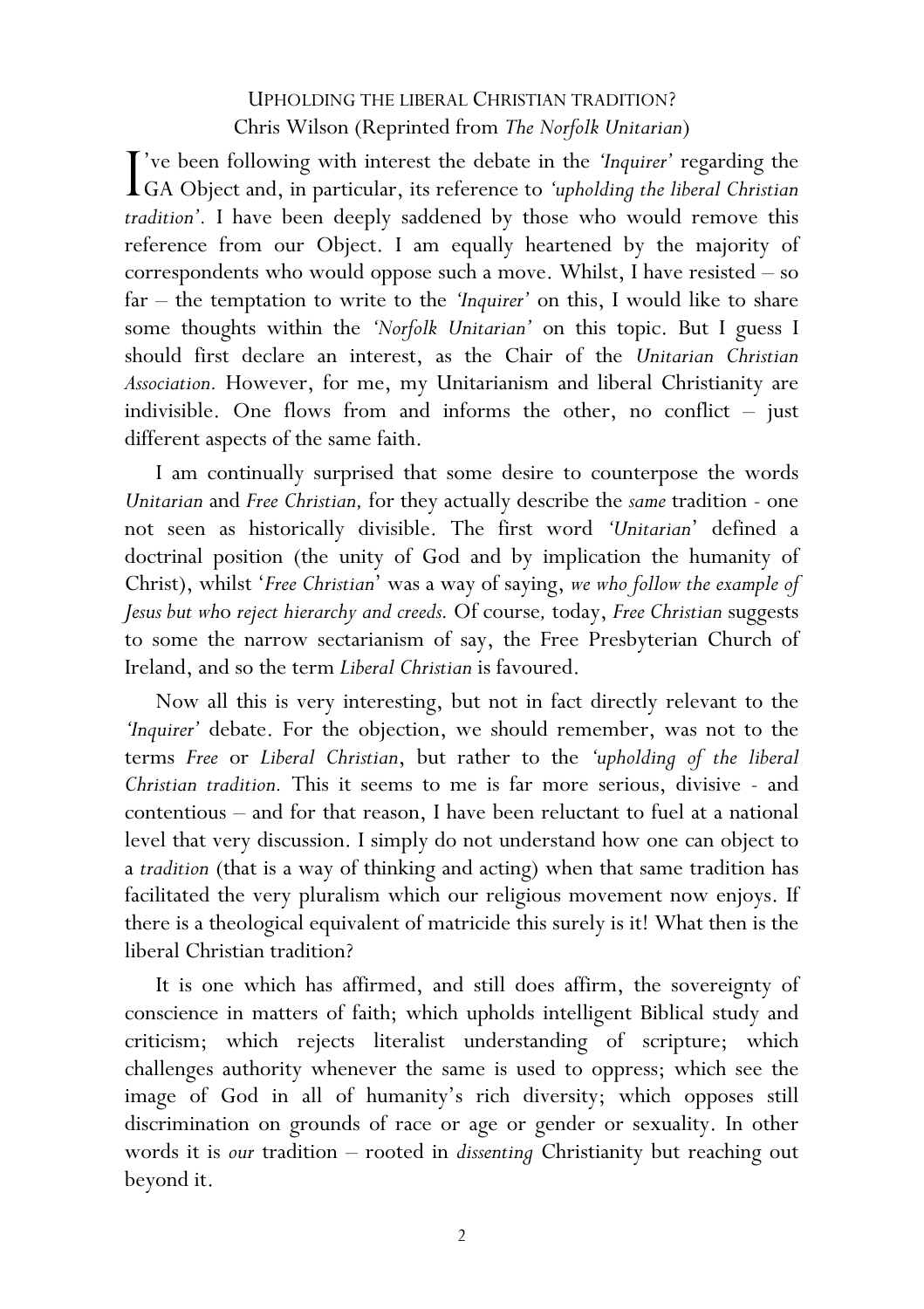Of course, it also affirms the validity of the example, teaching and ministry of Jesus – as one who offered, and showed the path to God. But it does and has not made such claims exclusively, but rather has always accepted that there are other expressions and examples of that same call to serve.

So again, to call for the removal of 'upholding the liberal Christian tradition' is to betray our past, to squander and to reject our heritage. It would be to collapse into  $-$  or should that be to return?  $-$  to *dogmatism*, to authority, to exclusive notions of truth. Now, this new dogma may be humanist or something else, but dogma it would still be – no better that the conservative, narrow, oppressive and judgemental interpretations of Christianity that our forebears worked and sacrificed so hard to overcome. It would be the equivalent of forging chains, whilst chanting platitudes.

So friends, in the end it is simple. To uphold the liberal Christian tradition is to uphold those values and virtues which gave birth to our movement in the first place – and which sustain it still. To deny that tradition is to deny freedom, reason, tolerance, pluralism and above all individual conscience. It represents an ill-judged and ill-informed confusion of method with doctrine; for it never was the case that upholding such a tradition requires you define yourself as a Christian. In fact, the opposite is true – it is that the liberal Christian tradition has encouraged and supported the emergence of other identities within our movement.

Oh, for some freedom, reason, tolerance and reflection here! 'Baby and bathwater' comes to mind...

Chris Wilson is the Chairman of the UCA, Associate Minister of the Eastern Union of Unitarian and Free Christian Churches, and a chaplain and lecturer at Cambridge Regional College.

# $\mathbf{r}$

# UNITARIAN RECONSTRUCTION: AN ARGUMENT FOR A COLLOQUIUM Joe Bord with Andrew Brown

There can be little doubt about the pronounced nature of the intellectual There can be little doubt about the pronounced nature of the intellectual crisis facing the Unitarian movement and the need for serious reconstruction. The erosion of the Christian identity of British Unitarianism by pagans, naturalists, humanists and others is simply a symptom of the decline of a morally and philosophically compelling theology. To seek to persuade and convince is not the imposition of a creed, and internal opponents cannot be blamed if Unitarian Christian theology fails to gain assent. The rejection of Unitarianism by other Christian denominations derives from the spread of non-Christianity among Unitarians. It also reflects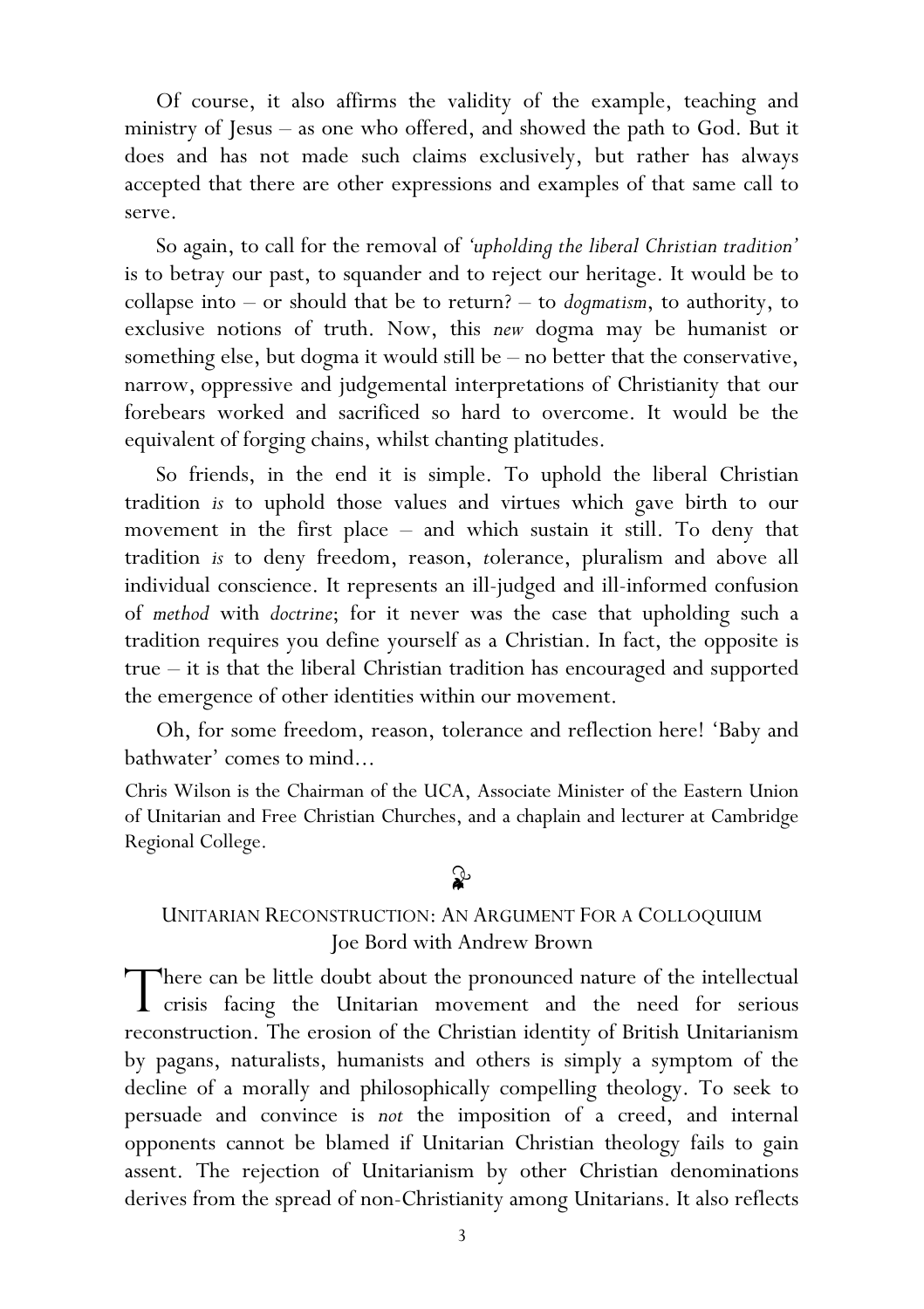the sense among orthodox Christians that they do not need to engage with Unitarian ideas: that this is a closed chapter and all the debates have been had. Although such an intellectual reconstruction is by no means a sufficient condition of resuscitation, it is surely a necessary one. To this end, certain Cambridge Unitarians and sympathisers propose the organisation of a Unitarian theological colloquium. It should be confined to theists and Christians who are interested in seeing whether the Unitarian Christian tradition can be revived. Depending on the quality of the papers and presentations, a publication might ensue and the UCA has offered to finance this.

What could this sort of discussion hope to achieve? Well, suggestions can be signalled to provoke debate. Unitarians have hitherto tended to regard their speech as the antithesis of prejudice, in the strict sense of rejecting the pre-judgement of theological issues. The classical Unitarian refutes St Anselm, who declared in his Proslogion that 'I do not seek to understand so that I may believe; but I believe so that I may understand'. As Joseph Priestley put it:

But should free inquiry lead to the destruction of Christianity itself, it ought not, on that account, to be discontinued; for we can only wish for the prevalence of Christianity on the supposition of its being true; and if it fall before the influence of free inquiry, it can only do so in consequence of its not being true.<sup>1</sup>

The Priestleyan view sees Christianity as a kind of possible object, or system of claims about the world whose truth can be determined by a preceding phase of uncommitted debate. In practice there are two consequences: either the process of debate, or inquiry itself, imperialises the faith – the faith becomes actually equivalent to 'free inquiry', or else belief becomes as post hoc and definitive as the deduction of a problem. The impossibility of the latter (the implausibility of a common deduction of religion) underpins the creedless character of most Unitarianism. There have indeed been historical forms of rational credalism, such as the Racovian catechism, which have presented themselves as authoritative propositions conformable to reason. However, modern (let alone postmodern) scepticism renders this kind of assertion even less compelling than traditional dogmatism. What has actually happened is that common commitment has collapsed in the face of an everexpanding critique, leaving Unitarian Christianity vulnerable to a motley host of ill-digested naturalistic doctrines. This is the intellectual structure of

 $\overline{a}$ 

<sup>&</sup>lt;sup>1</sup> Joseph Priestley, 'The Importance and Extent of Free Inquiry in Matters of Religion: A Sermon', in P.Miller (ed.), Joseph Priestley: Political Writings (Cambridge: CUP, 1993), xxiv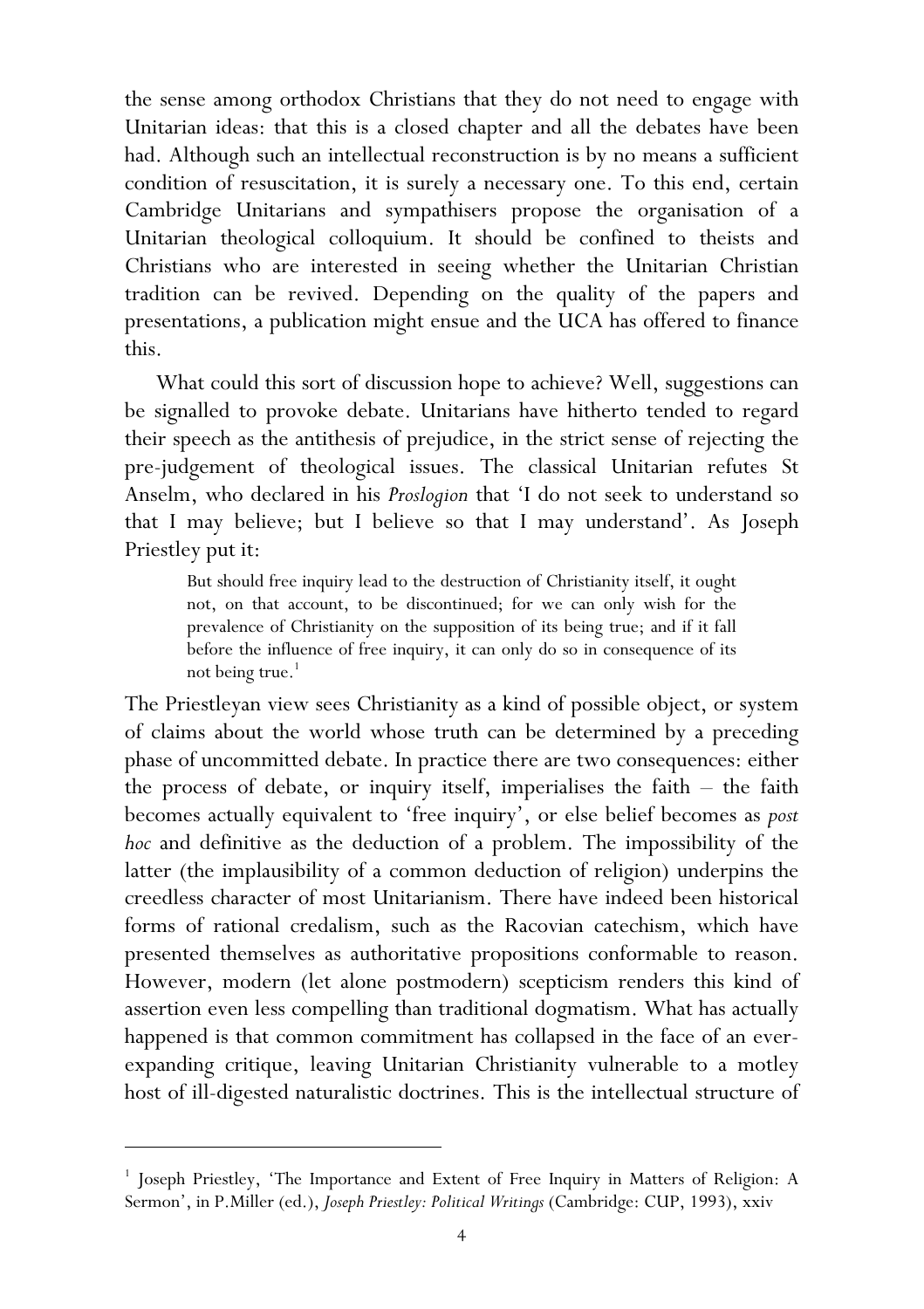the crisis presently facing Unitarian theology.

 Does this mean that there is no alternative to a return to Anselmian method? That a minimal, but definite set of Unitarian dogmas should be asserted as the groundwork of renewed religion? After all, traditional religion has persisted by insisting that reason is the handmaiden of faith, and that its proper role is to suggest the coherent implications of faith received. Perhaps a dogmatic Arianism or Socinianism could be founded de novo, but only at the cost of grievous damage to the way in which historical Unitarianism has actually developed: to the morals and values of biblical freedom that have constituted the Unitarian tradition. These are the distinctive and attractive gifts that Unitarianism can bring to our common culture. The truth of Unitarianism does not lie in a closed system of propositions – although renewed attention to the rich expansion of systematic commentary is vital. Instead, the contribution of Unitarianism as a historically extended way of thinking and acting manifests its truth. If we say, as we must, that human religious language is non-exhaustive and allusive, then the distinctive perspective offered by Unitarian Christianity takes its place in a plural world of religious reflection. It is sufficient for salvation but not exclusive. Thus there is no deduction that can show Trinitarian orthodoxy to be 'wrong' – God may be one and three at the same time, and also one, because we do not really understand what 'one' and 'three' mean in relation to the divine. There is no deduction that can disprove secular humanism (the placing of ultimate value in a matrix of evolved individuals) because there is no categorical understanding of the human person. What there can be is elaboration and reconstruction of the Unitarian canon, the commentary and reflective literary tradition concerning the divine unity, in order to propound a distinctive Unitarian paedia. In this sense, the challenge thrown down by the Koran is the correct one: 'If you doubt what We have revealed to Our servant, produce one chapter comparable to it' (2:23). The debate between religions is a comparison of literatures in the most expansive sense. It is analogous to the contrast of artistic traditions – not of course identical, as its primary criterion is the perception of holiness rather than aesthetic value. Hence the argument with Christian orthodoxy is about which tradition of commentary expounds most meaningfully the revelation of Jesus Christ. The argument with secular humanism is about which commentary reflects best upon the moral and spiritual nature of man. Let them produce one parable.

 Canon and paedia should be fundamental subjects of Unitarian reconstruction (others of course may be found). The former is not just a reading list, and the latter not simply a list of instructions. Canonicity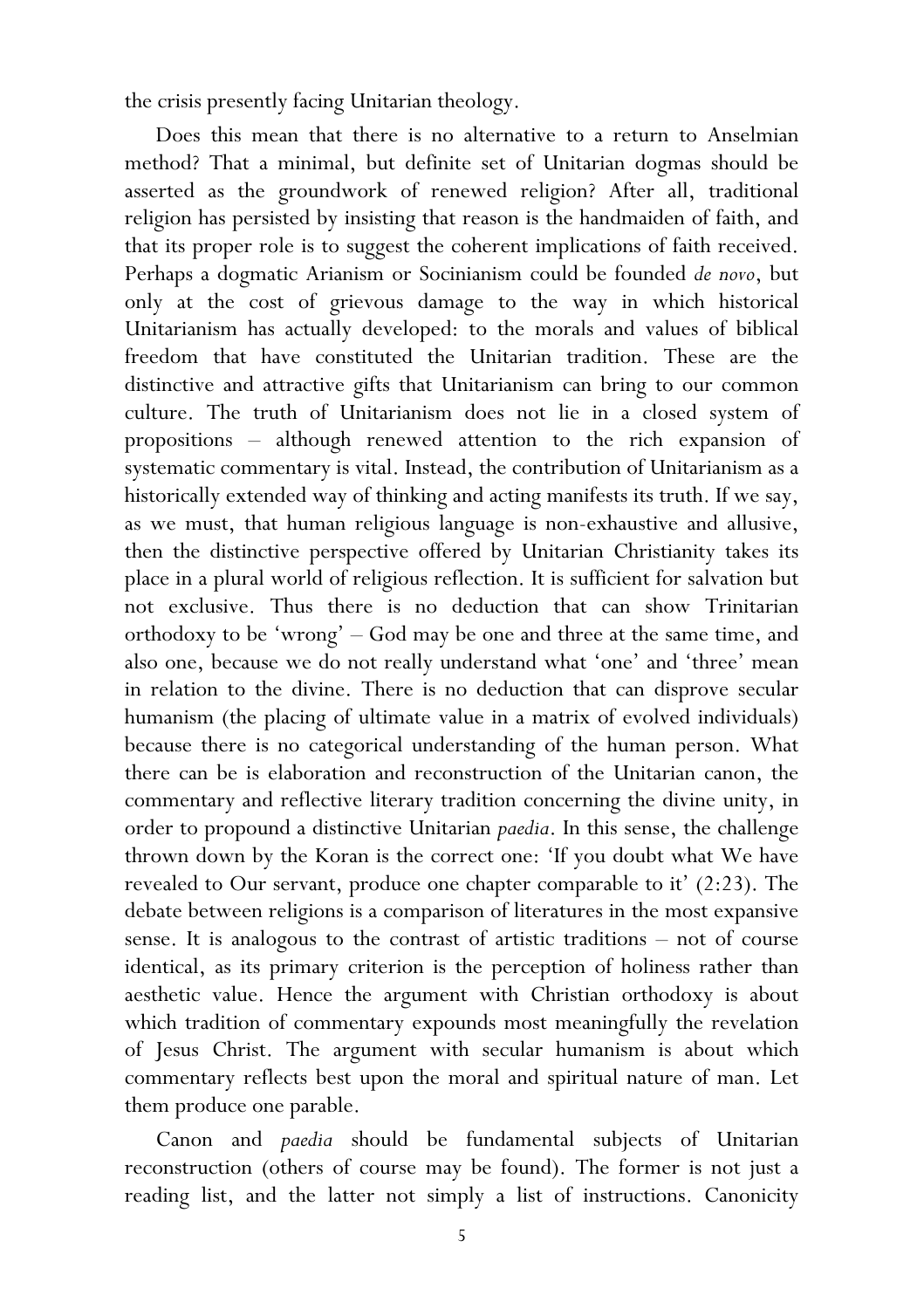requires recognition of genre and form as much as specific texts: canonical works are generative of works yet to come. Unitarian teaching and cultural formation should propose a distinctive conception of the liberal good life. What is it to be a free person, and to exercise virtue in light of the divine unity? What is liberal teaching? One would expect ideas like mutual education to figure largely, but the practical arrangement of this and more didactic conceptions depend upon a teaching ministry. A symposium should get to grips with what addressing such questions would really entail. Neither the sterile iteration of dogmatic statements, nor the fiction of a formless religion will suffice for Unitarian reconstruction. The re-articulation of a living community, and its tradition, might.

Joe Bord is a Research Fellow in History at Trinity College, Cambridge.

(Editorial note: Jo wrote this piece after a long series of conversations with me on the intellectual and spiritual state of the contemporary British Unitarian movement. The UCA will be supporting such a colloquium to be held at Trinity College, Cambridge during the spring of 2006.)

# $\mathbf{r}$

#### THE FUTURE OF LIBERAL CHRISTIANITY: WILL IT BE THE RELIGION OF THE FUTURE? Elek Rezi

#### I. Is there such a bright future?

t the end of the nineteenth-century the famous Transylvanian theologian  $A$ t the end of the nineteenth-century the famous Transylvanian theologian and scientist Samuel Brassai, who has been called "the last Transylvanian polymath", wrote a famous article in our periodical The Christian Sower entitled, The Religion of the Future. In this article he argued against the various anti-religious free thinkers of his time who, under the influence of philosophical positivism and rationalism, were attempting to create an artificial atheistic "religion" for the future, based only on philosophical speculations and rationalism. By stating very clearly that there is no future for such an artificial religion, which would eradicate the main features of religion: revelation, the supernatural aspect, and belief in a personal God, he concludes his article by saying that the religion of the future is not what the "false prophets of non-belief" are attempting to create because the religion of the future already exists, not as an artificial product but as a natural consequence of religious development namely, Unitarianism. He explains this by saying that Unitarianism deserves this role because it has both: [1] Christian roots and the transcendental dimension of a theistic religion, as opposed to atheism, and [2] the capacity to integrate the more rationalistic approach necessary to cater for the demands of the increasingly educated society of the future, in contrast to the dogmatic forms of Christianity.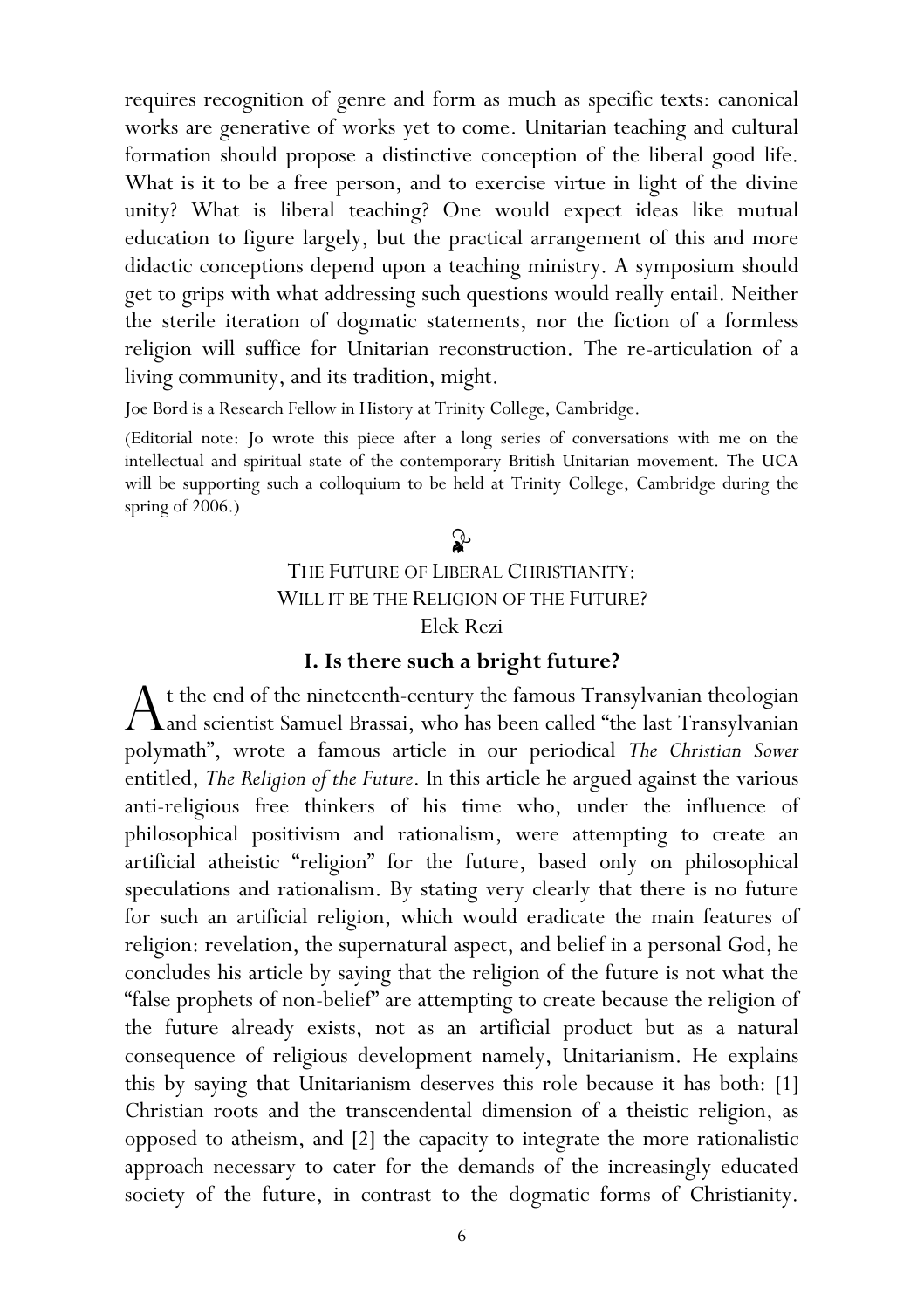Although he was arguing against atheistic rationalism, he admitted implicitly that in the religion of the future rationalism has to play a crucially important role

Looking back from our own time we can ask was Brassai's dream, that Unitarianism (and implicitly, liberal Christianity) would be the religion of the future, ever realistic?

The reality of our times awakened us from this dream and taught us that the dynamics of religious development are far from being linear, as modernist rationalism had envisioned it. A hundred years on, the reality of religious life today—when fundamentalism is growing and liberal Christianity is decreasing both in numbers and in social influence seems to prove exactly the opposite, liberal Christianity is the religion of the past!

Still there is good news. Only those particular historical manifestations and forms of liberal Christianity that are no longer relevant will die; but its enduring spirit has the capacity to receive new birth by virtue of its in-built potential for self-questioning, self-correction, and adaptation to changing times and to new manifestations of the unchangeable. The moment the present manifestation is regarded as final, liberalism lapses into orthodoxy.

The real challenge is to identify those historical manifestations that are no longer relevant, because if liberal Christianity is to have a future then the ability to adapt to the needs of changing times cannot go beyond certain limits. We need to rephrase our values and find new ways of implementing them; we can even attempt new depths and new heights in identifying our spiritual values, but to give up anything of its core values for the sake of adaptation would be the end of liberal Christianity.

In the nineteenth-century, when industrialization and the development of the sciences had such a tremendous impact on the development of a new rationalism, it was natural that liberal Christians should become convinced that it was only a matter of time before liberal Christianity would conquer the world. Scientific biblical-theological research was offering new evidence that, even from the point of view of the Bible, liberal Christianity was the only credible alternative. We can say that the whole nineteenth-century was characterized by a high degree of self-confidence and optimism regarding the values and possibilities of humankind. It seemed that the continuous development of science and society would reveal the ultimate mysteries of the world and would solve, step by step, the major existing problems which are the sources of human suffering.

The twentieth-century, at its very beginning, proved the opposite. The drive of optimistic self-confidence was broken. The First World War proved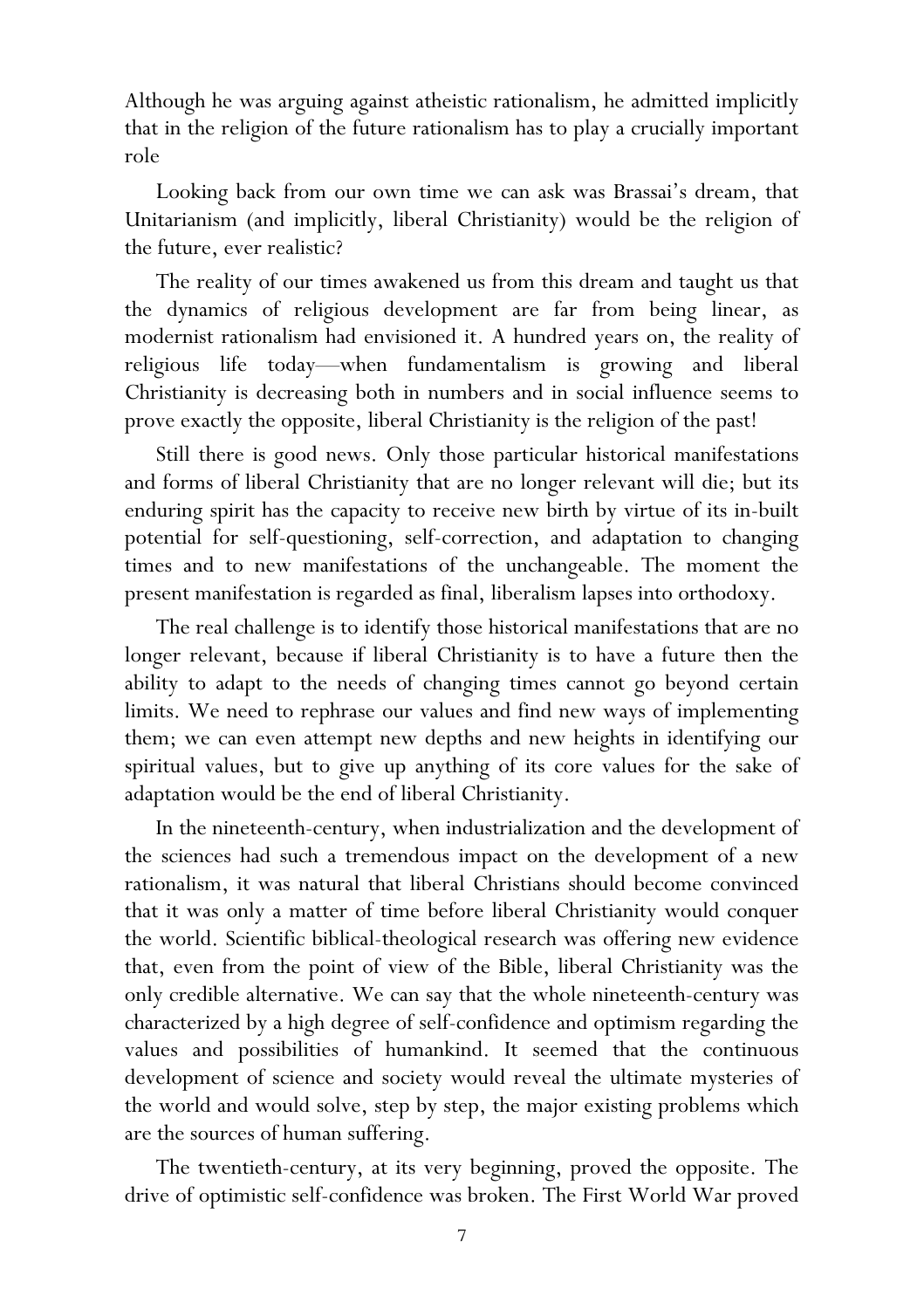that scientific and technological development meant, primarily, more destructive weapons for more systematic human aggression and the highest number of casualties and the greatest loss of human life in history. In these circumstances, when over-simplified, optimistic self -confidence came to a sudden stop, it became obvious that human existence is more complex and unpredictable than had been thought earlier. In Christianity, this realization was manifested in the rejection of the rationalism of liberalism in favour of dogmatism.

The drive of optimism was broken even further by all the other terrible events and sufferings of the century: the Communist gulags, the gas chambers of the Second World War, the ethnic cleansings in the recent Balkan wars and the several other wars all over the world. The expectations for humankind, of whom constant improvement through knowledge and education were once predicted, had failed. Recent events had proved that human aggression and bestiality, in spite of the information revolution and scientific, technological and industrial development, were even more characteristic than had earlier been thought. These changes did not fulfil their promise or solve the major problems of human existence indeed the opposite has proved to be the case. Because of greed and aggression they are endangering the very existence of life over the whole planet and, instead of being the source of hope for our future, they are threatening it.

It is no surprise that, in this changed world which seems to prove the irrational, irrationality is gaining ground. It is fertile soil for superstition, the occult and fundamentalist religion. But we would make a terrible mistake if we do not realize that there is still a need for a healthy and more spiritual and transcendental religious aspiration that is relevant to this changed human condition.

#### II. Understanding our strengths and weaknesses historically

If liberal Christianity is really to be an important religion in the future, this will not happen simply because of an automatic inertia of developmental trends—as was thought earlier—but by being able to live up to its real possibilities and mission in an ever-changing world. There is a need for it to live up to its historic value of free questioning by, first of all, selfquestioning; by identifying its own past mistakes, so they can be avoided, and those values that are worth being preserved.

The historical roots of liberal Christianity can be summed up in the words of Paul: "from the bondage of corruption to the glorious liberty of the children of God" (Romans 8:21); and became embodied in the Radical Reformation as a protest against the authoritarian organization and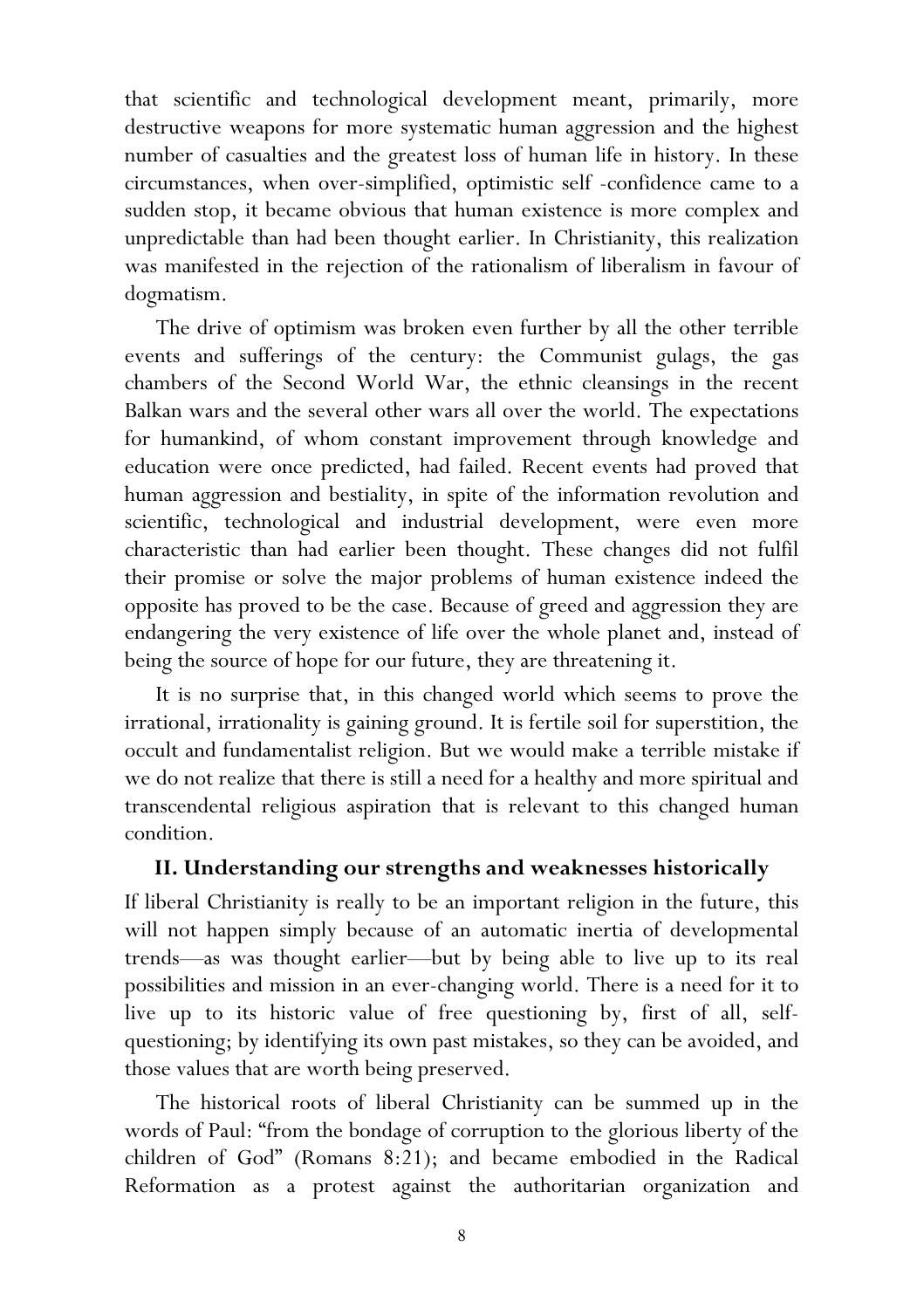unquestionable dogmatism of the Church. This movement was based on those basic historical values which have, from its beginnings, been the core values of liberal Christianity: inner authority; the authority of conscience and reason; individual freedom of conscience; the right to question those religious truths deemed final; critical freedom, including self-criticism and criticism of sacred literature; freedom to preserve and modify meaningful forms, and so on. We can see that in the centre of these values stands freedom—in opposition to so many forms of bondage from which the human spirit wanted to break free. The aspiration and struggle for the various manifestations of religious, spiritual and social freedom has remained the characteristic feature of liberal Christianity up to our own time.

Through this, liberal Christianity has been a highly influential and transforming force for change, implementing its values within society and so shaping the development of Europe: democracy, the worth and dignity of the individual, entrepreneurial freedom and so on.

On the other hand, liberal Christianity was itself exposed to other influences on society, especially the influence of science and philosophy. Although these were often beneficial for its further development, they also created limitations and led to weaknesses, such as empiricism, rationalism, and so on. The supposedly Darwinian view of human evolution, progressing 'onward and upward forever', was alleged to be implicit in the New Testament. According to the scientific trends, liberal Christianity reinterpreted the Bible from its own point of view. It tried to find biblical foundation for the contemporary scientific approach, so taking the path of the so-called 'modernization of the gospel'. As Father Tyrell noted, the liberal Christian looks down the deep well of higher criticism, sees his own image and calls it Jesus. As James Luther Adams says in characterizing this era, this phenomenon led to many weaknesses which we need to face if we are to understand our tradition:

**a. The loss of depth** and spiritual feature in the concept of God, man and history. The concept of God became purely immanent losing its transcendental dimension; humans were believed gradually to be becoming better and better; history has viewed as the arena of unilinear progress. In the nineteenth-century under the influence of utilitarianism and Kantianism, liberal Christianity tended to identify religion with the good life, turning it into moralism and again losing the vertical dimension. The protest against the Christ of the creeds, emphasizing the ethical aspect of the teachings of Jesus, led to loss of the transcendental and mystical dimensions of the religion of Jesus.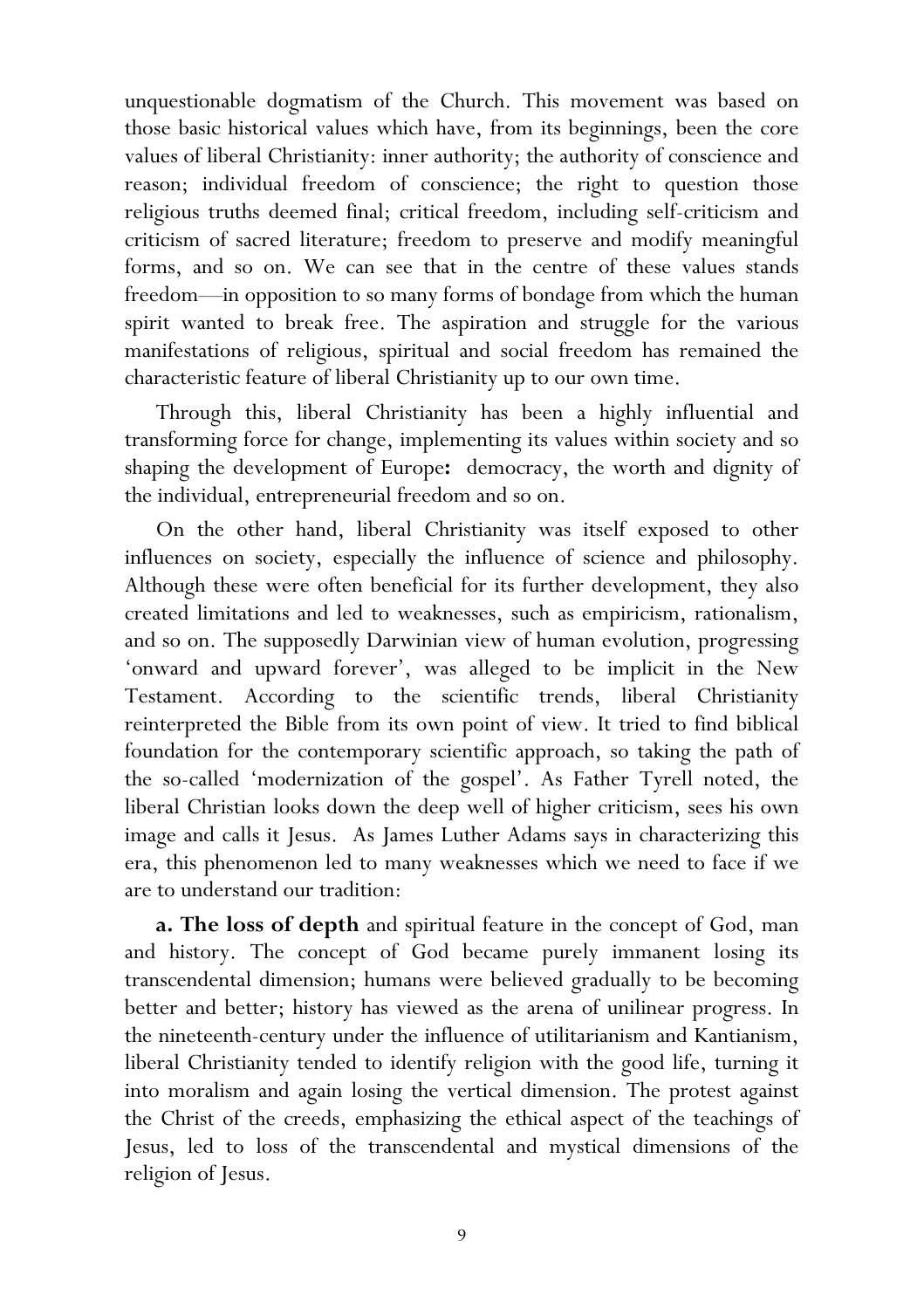b. The loss of wholeness: The modern way of looking at nature and the environment from the point of view of the human struggle for freedom often presented the forces and phenomena of nature as enemies to be conquered. The approach of free entrepreneurship viewed the resources of nature mainly as sources to be exploited. So nature lost its sacredness and thus was lost also the concept of the wholeness of the universe. The emphasis was put on activist attitudes for the sake of "more" and "better" in various fragmented fields, losing sight of both the consequences and the responsibilities of this activism for the Whole.

c. The loss of historical roots: Being focused on the present and an optimistic view of the future, liberal Christianity often developed an uncritical anti-traditionalism, throwing away in revolutionary mood the values of the past. The past was valued to the degree that it could be used to 'prove' contemporary concepts.

d. Individualism: The original legitimate struggle for freedom of the individual led slowly to an excess of individualism. This led to the value of solidarity within society being lost from sight, along with love and charitable responsibility towards those in need. This is the loss of wholeness at the level of society. The enumerated weaknesses are rooted in the ephemeral historical manifestation of our values or deviations from them because of various influences. We should use our self-critical approach to return to the enduring core of our liberal Christian spirit, in ways that are in accord with the needs our times.

## III. The need to shift the paradigms

In an age when scientific development changed the understanding of all existing things and it became obvious that there is an organic universe of fundamentally interdependent forces and processes based on quantum mechanics and relativity, and where the human condition is in major change, there is an urgent need for liberal Christianity to redefine its position and rediscover the relevance of its mission in this new context. It is a major problem and an anachronism to live in a post-modern era according to the patterns and reflexes of the modern age which has slowly passed away. There is an expectation and a need for liberal Christianity to shift its paradigms:

§1. Liberal Christianity needs to realize that, in this age, the values so highly celebrated in the modern age are not relevant anymore or are even counterproductive. Those that are still relevant must be translated into the language of our times.

§2. Liberal Christianity needs to redefine its spiritual—transcendental dimension over against the still present burden of rationalism, and to find in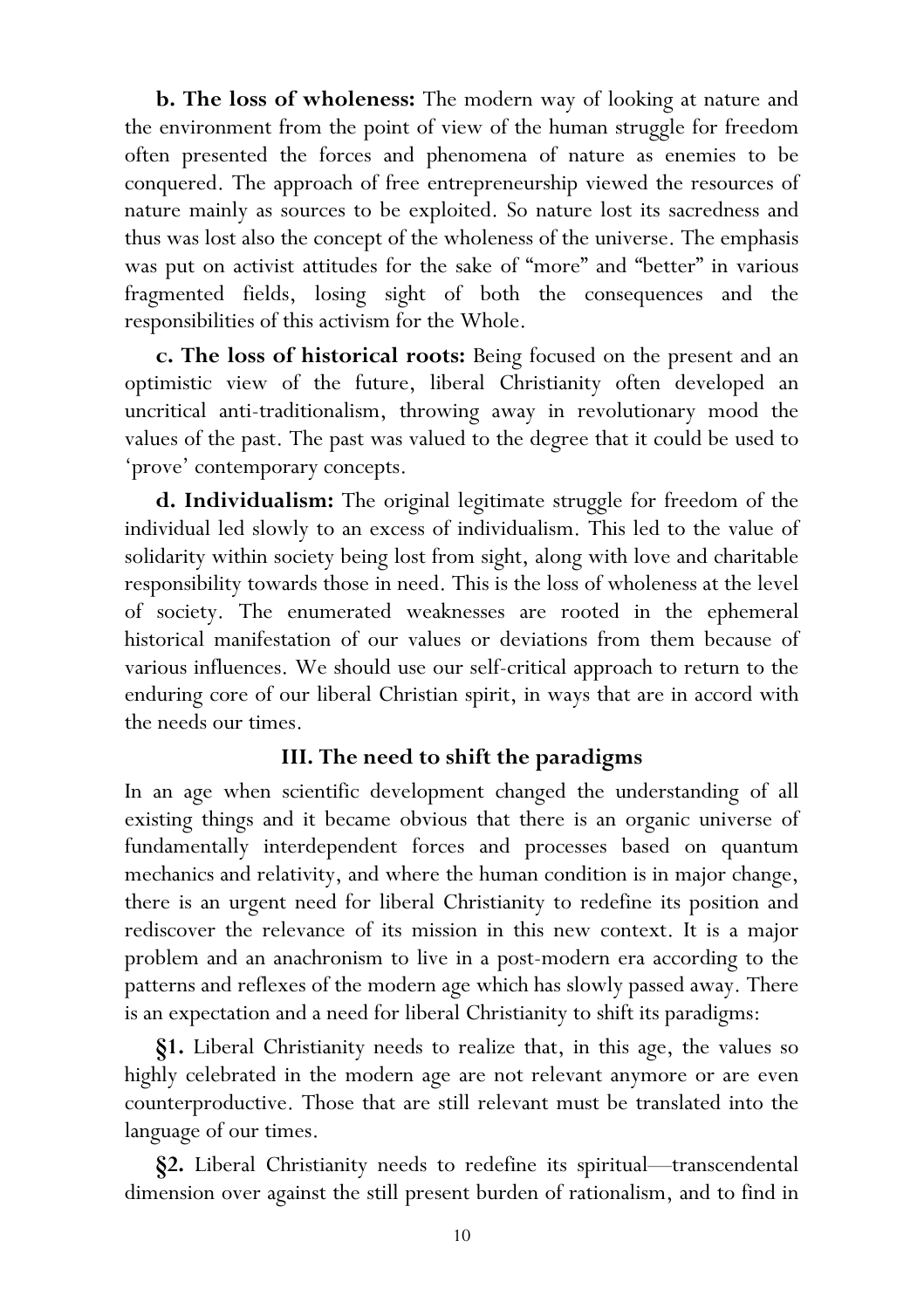worship and liturgy ways to address the complexity of the human soul and so mediate this dimension in a proper form to people seeking spiritual and religious nourishment.

§3. Besides the rationalistic and critical approach towards the Bible which was so important up to now, it is time to let those texts so touch us and be reborn within us that they become, not only the foundation of our arguments, but a passionate, living inspiration through our communion with the past.

§4. Instead of individualism there is a need to rediscover the main mission of the Gospel: actively to live the solidarity that is based on love towards our fellow human beings. To dare to accept the weaknesses, miseries, sufferings and limitations of humankind, but also to see the potential of people who are in need of love and caring affection, and who we once preferred to see only in an artificial way—always sane and healthy, striving towards perfection.

§5. There is a need to regain the ability to restore the wholeness that is always being broken.

§6. Liberal Christianity needs to go beyond the comfortable, individualistic, "I found it for myself" approach, which avoids even the word mission, and has to take responsibility to "spread the word" and offer the values of liberal Christianity to the world. This is especially true of introducing the younger generation, in a responsible way, to our religion and to make sure that they will continue to be inspired by our values.

§7. There is a need to preserve our Christian roots and our identity. Liberal Christianity will certainly not be the religion of the future if at a certain stage liberal Christians themselves think it liberal to abandon their Christian roots for the sake of being more universal: embracing everything while losing the roots and the ground under their feet. Authentic universalism is always rooted in particularity, having the capacity to be open to the values of other world religions.

§8. There is a historical responsibility towards the teachings of Jesus, because only liberal Christianity can prove that the original religion of Jesus is, in its essence, the most liberal of religions.

§9. Liberal Christianity not being in captivity to any unquestionable dogma, it has the potential, and thus the responsibility, to promote dialogue among the different religious systems. We saw that the most praised virtue of the late pope was his apparent openness towards the other world religions. The world is tired of wars and conflicts and awaits this openness of cultures and religions. This is a matter of life and death, if we think of the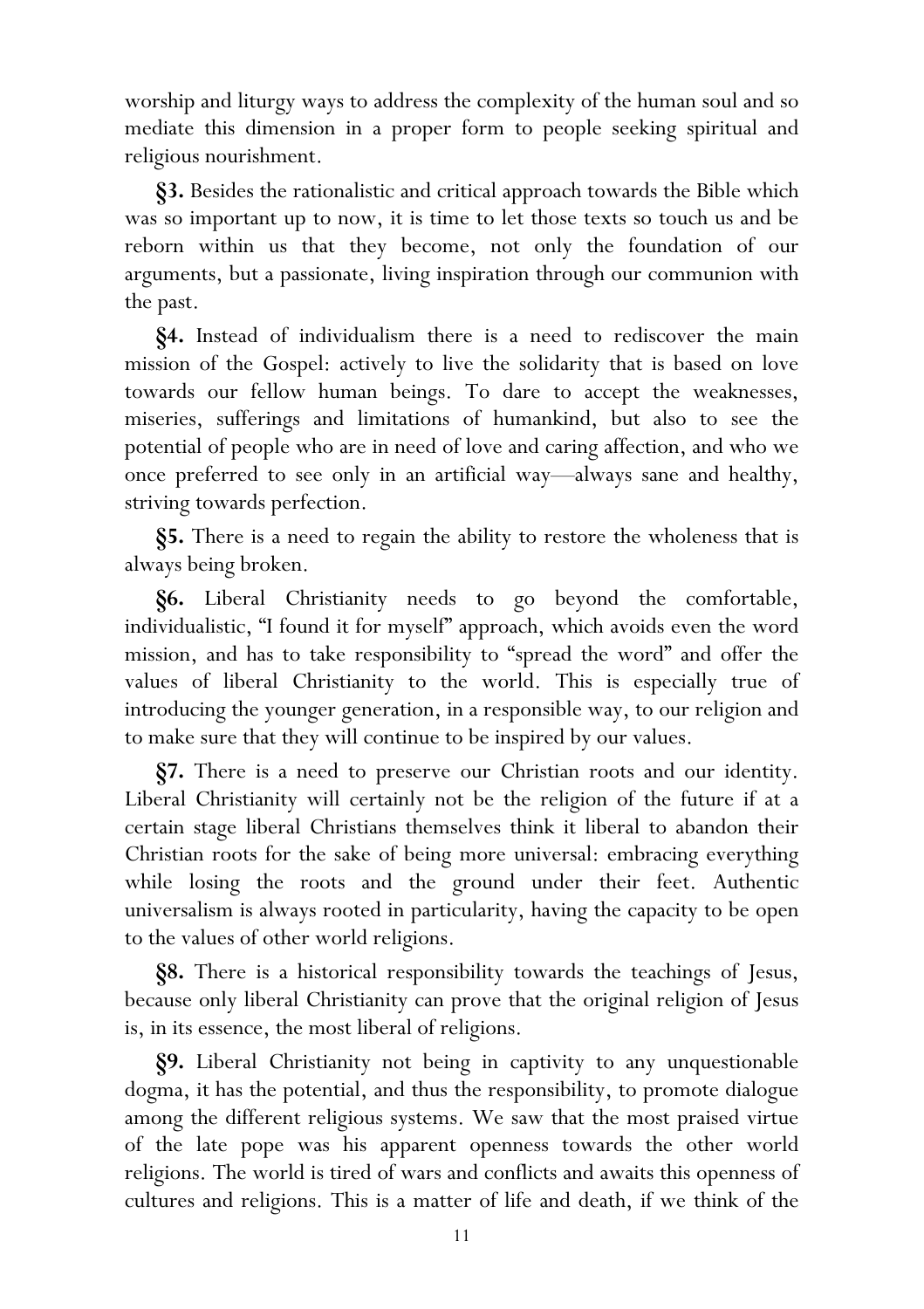threat of religious terrorism and other sufferings caused by the clash of different religions.

 §10. In an age when the major issue is no longer the struggle for the freedom of the individual against oppressive authoritarian institutions and dogmas - as it was at the beginnings of liberal Christianity - but rather the struggle against destructive individualism and alienation, and when the main concern is not the survival of humankind against the forces of the nature but the survival of nature against the greed and destruction of the humankind, the main value of liberal Christianity needs to shift from liberty alone to liberty combined with responsibility, with the emphasis on responsibility.

 §11. In our age when individualism and libertinism fuelled by egoism are threatening the very existence of the world, liberal Christianity must stand firmly for certain values and be a strong voice against such negative aspects as economic liberalism.

§12. When the major threat is the loss of all kinds of irreplaceable things, from spiritual values to animal species and landscapes, this responsibility needs to lead to an attitude of preservation. The new approach towards the whole of existence must shift from freedom of the individual to responsibility, to stewardship of the whole and of all existing life. It must be a shift from individualism to a more communitarian approach, with encouragement to active engagement in society.

§13. In the relativity of values of our times, liberal Christianity needs to offer the framework of everlasting, unchangeable values which can inspire and uplift the spirit.

# IV. The religion of the future?

We need to go beyond the simplistic approaches of both the overlyoptimistic and the pessimistic, and answer the question in a more realistic and sophisticated way. Liberal Christianity, having the ability to self-correct can, from time to time, after ups and downs, be reborn Phoenix-like from its own ashes. If it is to burn brightly from time to time, what needs to be burned are the things in whose ashes are found real hopes for the future. It won't be the sole religion of the future, but it will be a humble, meaningful religion of the future offering not the, but one authentic answer for the further quest for the ultimate meaning of the human condition in relation to the Whole.

Elek Rezi is a Unitarian minister presently teaching at the Theological Institute in Kolozsvár, Transylvania, Romania.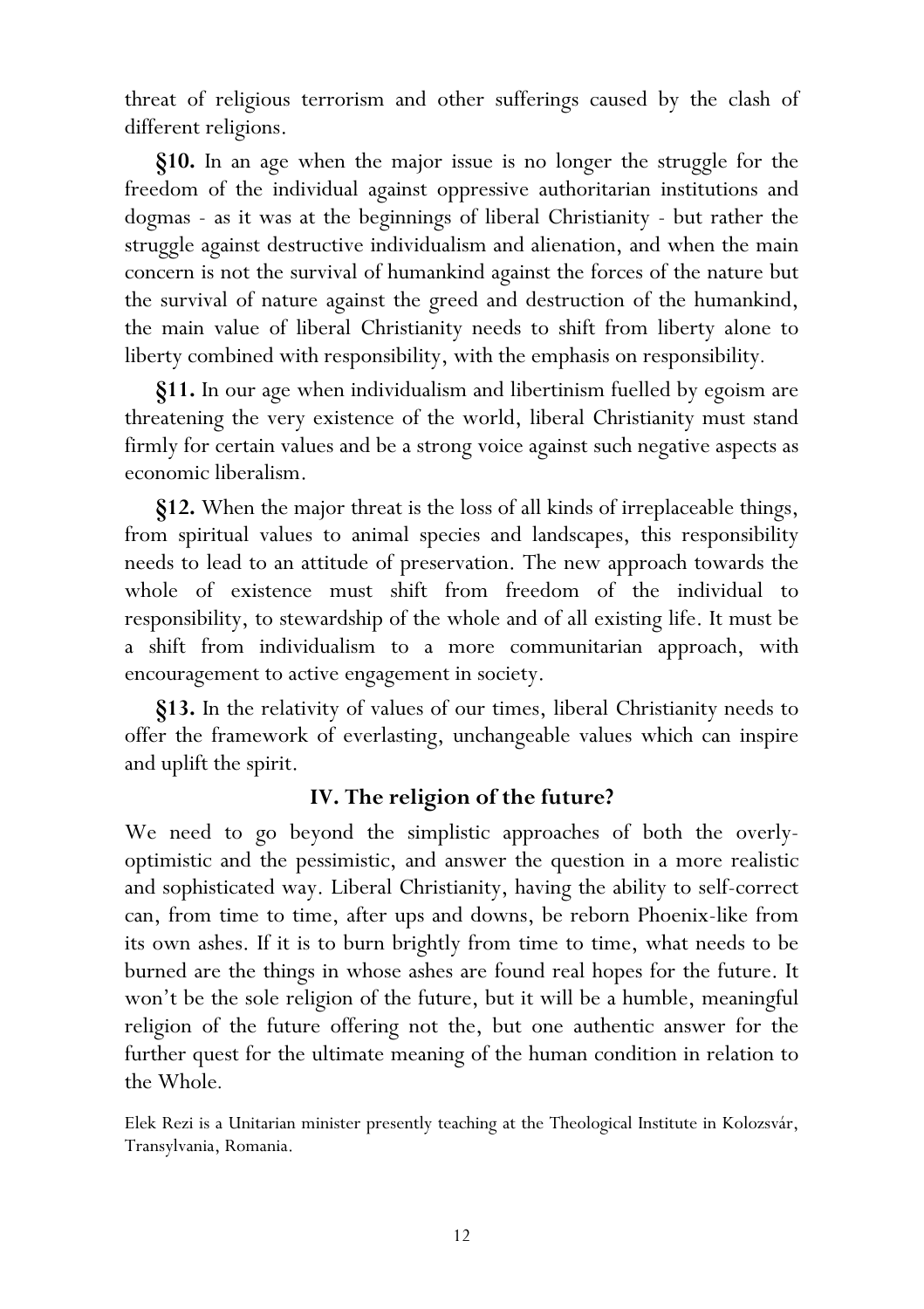#### A UNITARIAN CHRISTIAN MINISTERS' RETREAT

n July six Unitarian Christian ministers went on a short retreat on the Isle In July six Unitarian Christian ministers went on a short retreat on the Isle<br>
I of Sheppey. Time was spent exploring different aspects of our tradition as well as allowing us the opportunity to express our individual hopes and concerns. We spent some time in Bible study, and Andrew Parker led us in a poignant exploration of the incidents involving the "beloved disciple" found in the Gospel According to St John. Naturally we spent much time together in worship (both in the morning and evening and in a communion service before our final meal) and we also simply enjoyed each other's company over shared meals and during some delightful walks by the sea. The retreat was organized by the new chairman of the UCA, Chris Wilson.



Left to right: Alex Bradley (Knutsford), Jeff Gould (Dean Row, Hale & Styal), Jean McNeile (Padiham), Andrew Parker (Stalybridge & Stockport), Chris Wilson (Norwich & Great Yarmouth) and Andrew Brown (Cambridge).

# $\mathbf{r}$

# AS GOOD AS NEW - A RADICAL RETELLING OF THE SCRIPTURES by John Henson (New York & Alresford, O Books 2005) Review by Chris Wilson

he Good As New translation of the Christian scriptures has to be a 'must The Good As New translation of the Christian scriptures has to be a 'must<br>have' for all religious liberals. Written in contemporary language it brings to life the deeper message of the Christian gospel. It is lively, provocative and at times profound.

No doubt, it won't be to everyone's taste. The names of all the main characters are given modern equivalents; Peter as Rocky, Lazarus as Larry does take some getting used to, and yet it does bring the dialogues to life. Having said that, the author resists the temptation to change Jesus to Joshua, which surely would have been in keeping with the modernist thrust used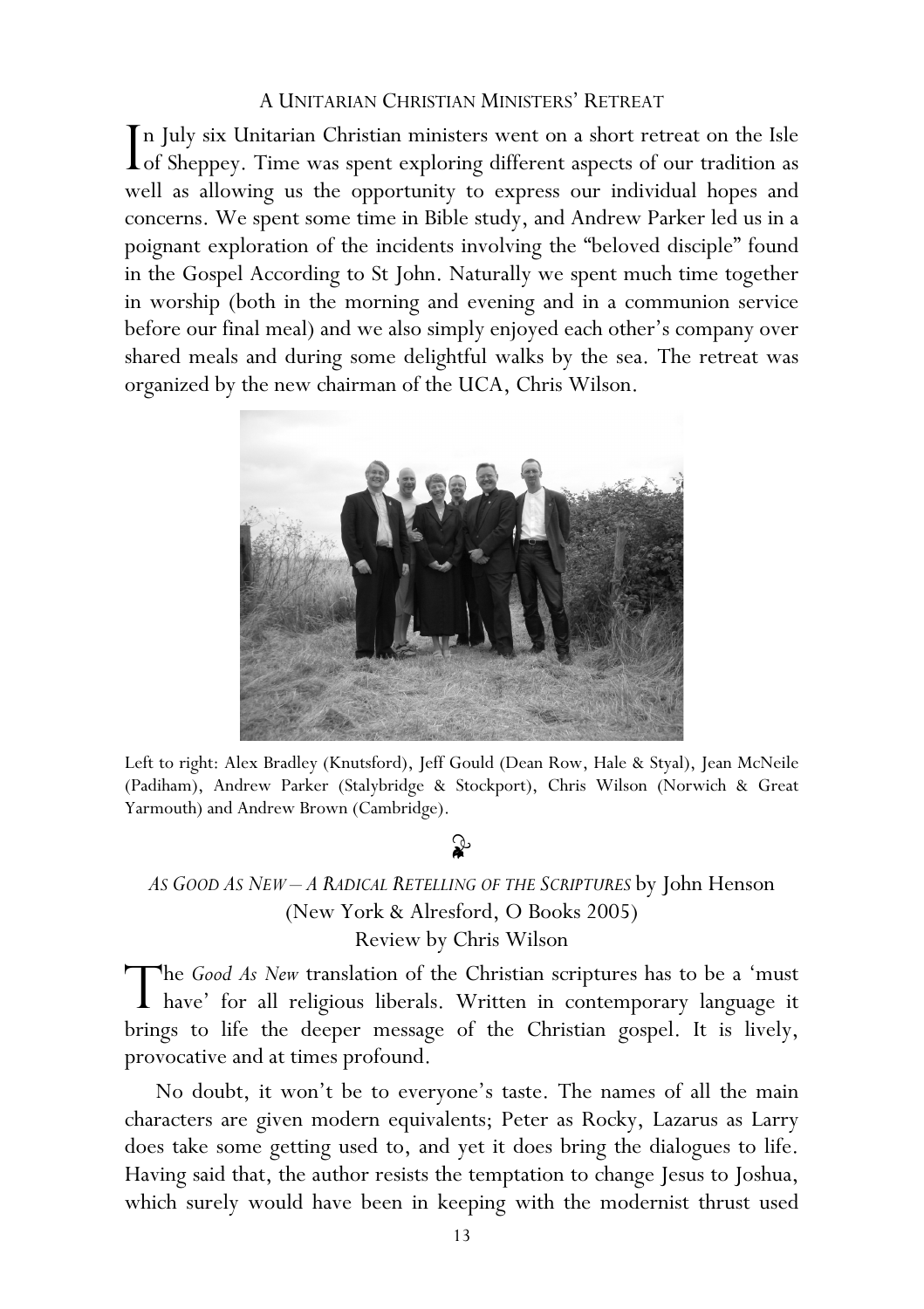elsewhere.

Still, the translation is accessible, usable, and an ideal resource for those Unitarian and Free Christians who are looking for a fresh way to bring the scriptures to life. This, I think  $Good As New can do – perhaps more so than$ say, the Good News Bible. It also offers a language style that echoes that of the original writers of scripture – after all, were they not written in 'common' Greek?

This being the case, Good As New, perhaps take us back to where we once were – scriptures written in ordinary everyday language for ordinary, everyday people. Now that would be radical!

# ♧

#### UCA BADGES COMING SOON . . .

t the last UCA Council meeting it was decided to proceed with the  $A$ <sup>t the last UCA Council meeting it was decided to proceed with the production of a UCA lapel badge (7/8" diameter). They will be</sup> available for sale very shortly and our thanks go to Ken Howard for organizing this. It is hoped that having a shared symbol for our Unitarian Christian community will help in a small way to develop amongst us a sense of confidence and collegiality.

# $\mathbf{r}$

## PROPOSED UCA SERVICES AND EVENTS 2006

 $\mathbf{W}$  e hope to have a number of services and events in 2006, some organized by the UCA Council and some where UCA members and  $\sqrt{\frac{1}{2}}$  organized by the UCA Council and some where UCA members and friends are invited to join a congregation for an occasion, particularly special services or events marking important dates in the Christian calendar. If you would like to invite UCA members to such an occasion at your church please send details to, or telephone, The Revd Andrew Parker (details on back page of The Herald). Also, if your church holds regular or occasional services of Holy Communion we would like to know the time and frequency so that at some future date we can include a list in the Herald.

#### DATES FOR 2006

Please make a note of these dates, more information will be provided nearer the time.

Sat. 15th April Easter Vigil: The Memorial Church, Cambridge, 6.30pm Sat. 15th April Easter Vigil: Stalybridge Unitarian Church, 8 pm

Both of these services in the liberal Christian tradition will be based on the service in use at King's Chapel, Boston, Massachusetts and will include a service of Holy Communion.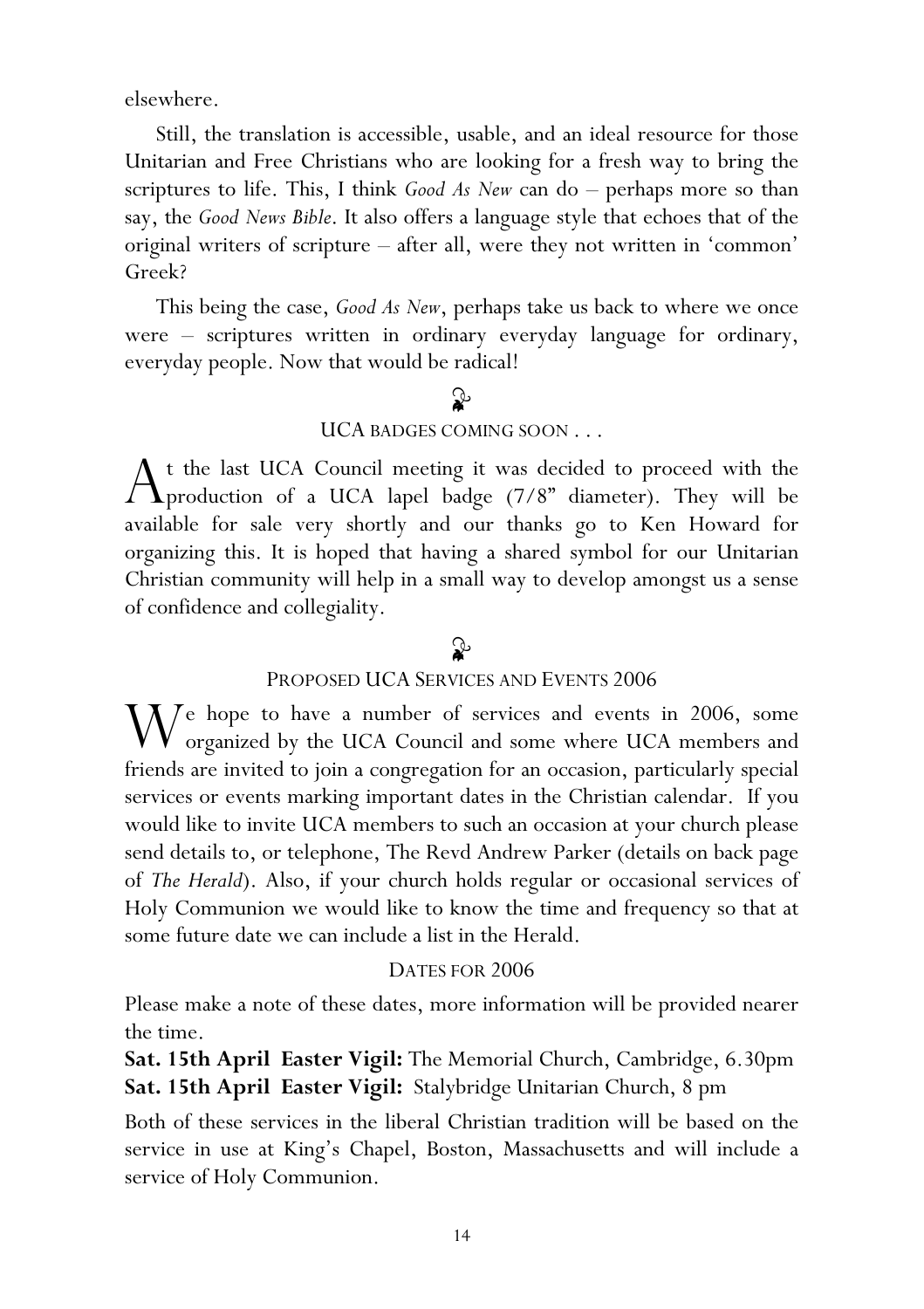Whit Sunday 4th June: Whitsuntide Procession of Witness. Stalybridge Unitarian Church 2pm. Brass bands, banners and an opportunity to add our Unitarian Christian witness to the united service and procession with other churches in the town.

## Dates to be arranged:

Annual General Meeting to be held during the GA meetings at Chester. Lance Garrard Memorial Lecture Conference day for UCA Corporate Member Congregations.

# ♧

## THE SON OF GOD PASSED BY TODAY by Cliff Reed Montserrat, Catalunya, 7<sup>th</sup> November 2005.

The Son of God passed by today on his way to the pub, but no one noticed.

They were all on their way to church – for once.

In one church they ate the Son of God – or thought they did.

In another church they shouted his name a lot but seemed more interested in turning themselves on.

In another church they doubted whether there was a Son of God, or whether there was a God either, for that matter.

But the Son of God just let them get on with it, as he always has.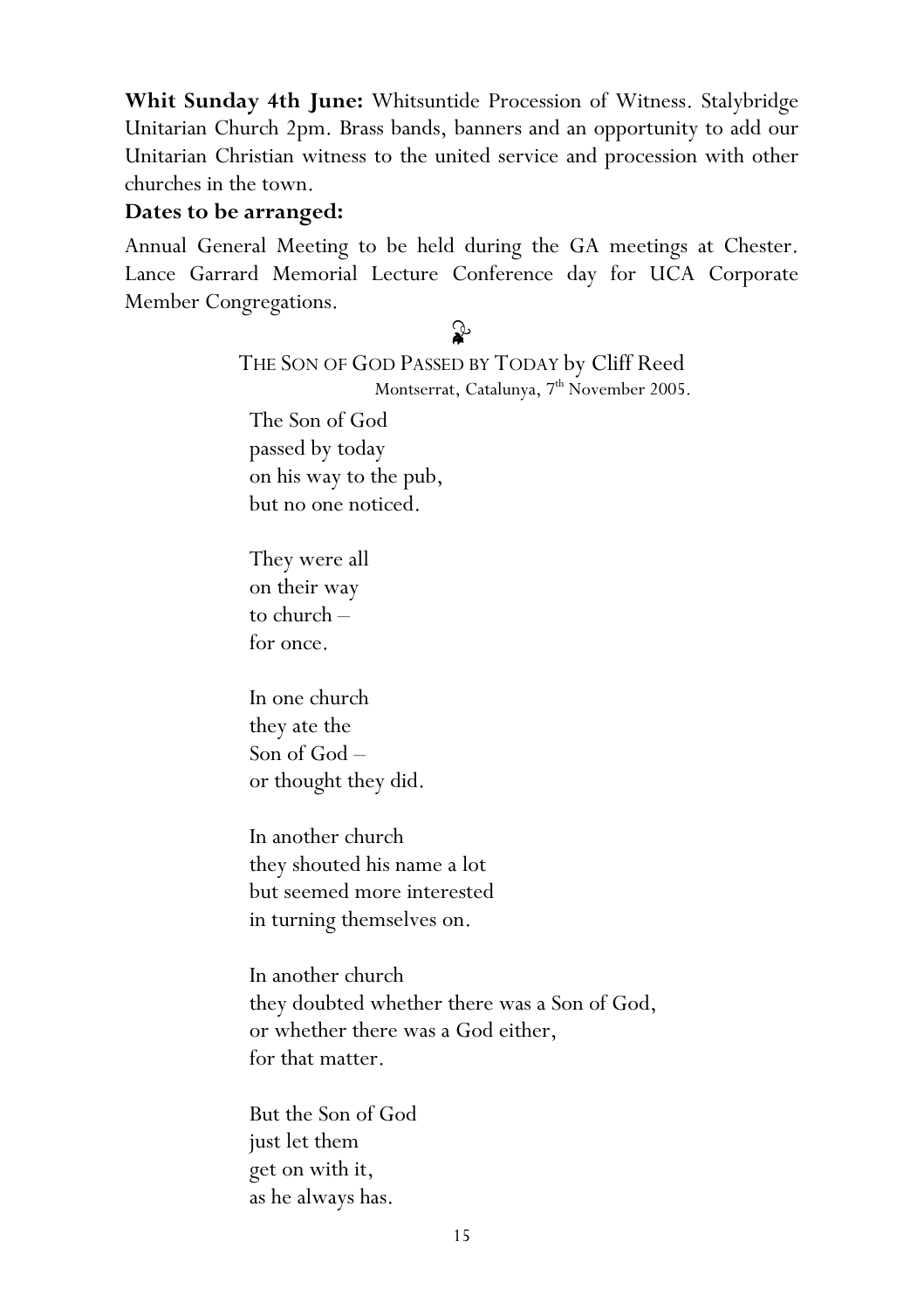And down the pub he talked with a broken friend and brought him back to life.

Cliff Reed is the minister at the Ipswich Unitarian Meeting House.

# ♧

#### BREAD AND WINE ARE OF THE EARTH by Peter Sampson

Bread and wine are of the earth God's good food by us refined. What relish do we taste When we savour God's good food! Jesus said: "Remember me When at board you sit and eat With friends and family Gathered in communion close.' Sacred is our flesh and blood We are all composed of God.

Peter Sampson is an active British Unitarian who for many years sat on the Worship Panel of the General Assembly.

(Editorial note: The metre of Peter's lyric is 7.7. and he informs me that no tune has been written for it yet. If anyone is inspired to write one then please let us know!)

## ♧

#### A PRAYER FOR CHRISTMAS DAY by Andrew Brown

od of new beginnings, let this day be for us one of thanks and wonder. God of new beginnings, let this day be for us one of thanks and wonder.<br>GMay the birth of Jesus find its echo in all our words and deeds. Imbue us with the wisdom of the mystic who knew that Christ could be born a thousand times in Bethlehem but that if he were not born in each of us, all would be in vain. So help us make this, and all our homes, the cribside and to become loving parents of Your divine presence in our world. Amen.

# ⇘

# NOW WHERE HAVE I HEARD THIS BEFORE? A GLANCE ACROSS THE POND Andrew Brown

n September 28, 2000 a new Unitarian Association was started in the USA called the American Unitarian Conference. Not surprisingly this has O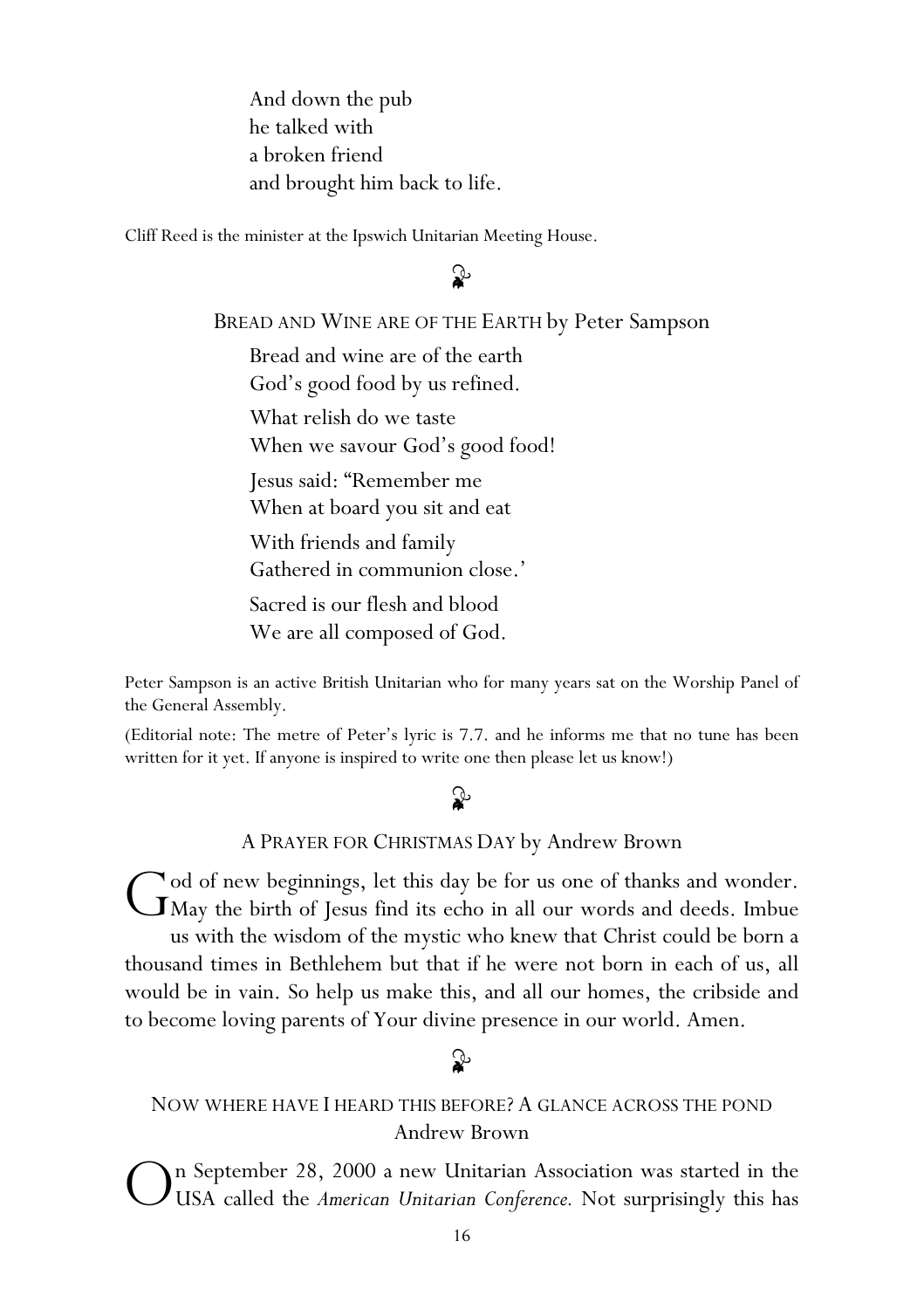caused some controversy within the Unitarian Universalist Association. There were those who, inevitably, saw the AUC as being simply "splitters." Whether or not they were, or are, is certainly not for me to say here but what I can say is that some of the issues that led to the formation of the AUC are beginning resonate very strongly amongst us here in the UK. The following quotation is from a piece written by Dean Fisher (The American Unitarian Conference in Volume VII, Number 2 of the Unitarian Universalist Voice, An Independent Journal of News & Opinion, Fall 2001) and it reveals this clearly:

As anyone who has honestly surveyed the UU landscape in this country well knows, Unitarian Universalism is a quite a hodge podge. It has been said that it is a "federation of religions." It is certainly pluralistic, often times within a congregation, and certainly from congregation to congregation. In many congregations, atheists have become dominant and the UUA takes great care not to offend their "humanist" faction. Many congregations are so focused on being open to all points of view that they drain every drop of religion from their congregational life in order to not offend anyone, ultimately not serving the religious needs of any of their congregants. The one thing you can say for sure is that you won't know for sure what you'll get when you first set foot in a UU congregation. You might get Unitarian Christianity, you might get Paganism, you might get a political lecture, and you might get an intellectual discussion on the writings of some great philosopher. But is this Unitarianism? Is this what William Ellery Channing had in mind? I don't think so. Yes, Unitarianism respected the other religions and was open to insights from many sources, but respecting them doesn't mean we are to embrace them as ours. Unitarianism was not founded to be all things to all people, it was founded as a rejection of the Trinity and Calvinism. It was founded to be tolerant of other faith traditions and to learn from them, not to be replaced by them.

And Unitarianism certainly was not founded as a rejection of God or Christianity. Sadly, all too many UU churches have become anti-Christian and anti-God in their practice, whether they do so overtly or culturally. This void is often filled with "Politics as Religion", substituting salvation by Grace with salvation by legislation.

Now what are we to make of this here in the UK? Only time will tell, only time will tell.

If you are interested in exploring the AUC's informative website (which includes some real treasures of Unitarian Christianity) it can be found at the following address: http://www.americanunitarian.org/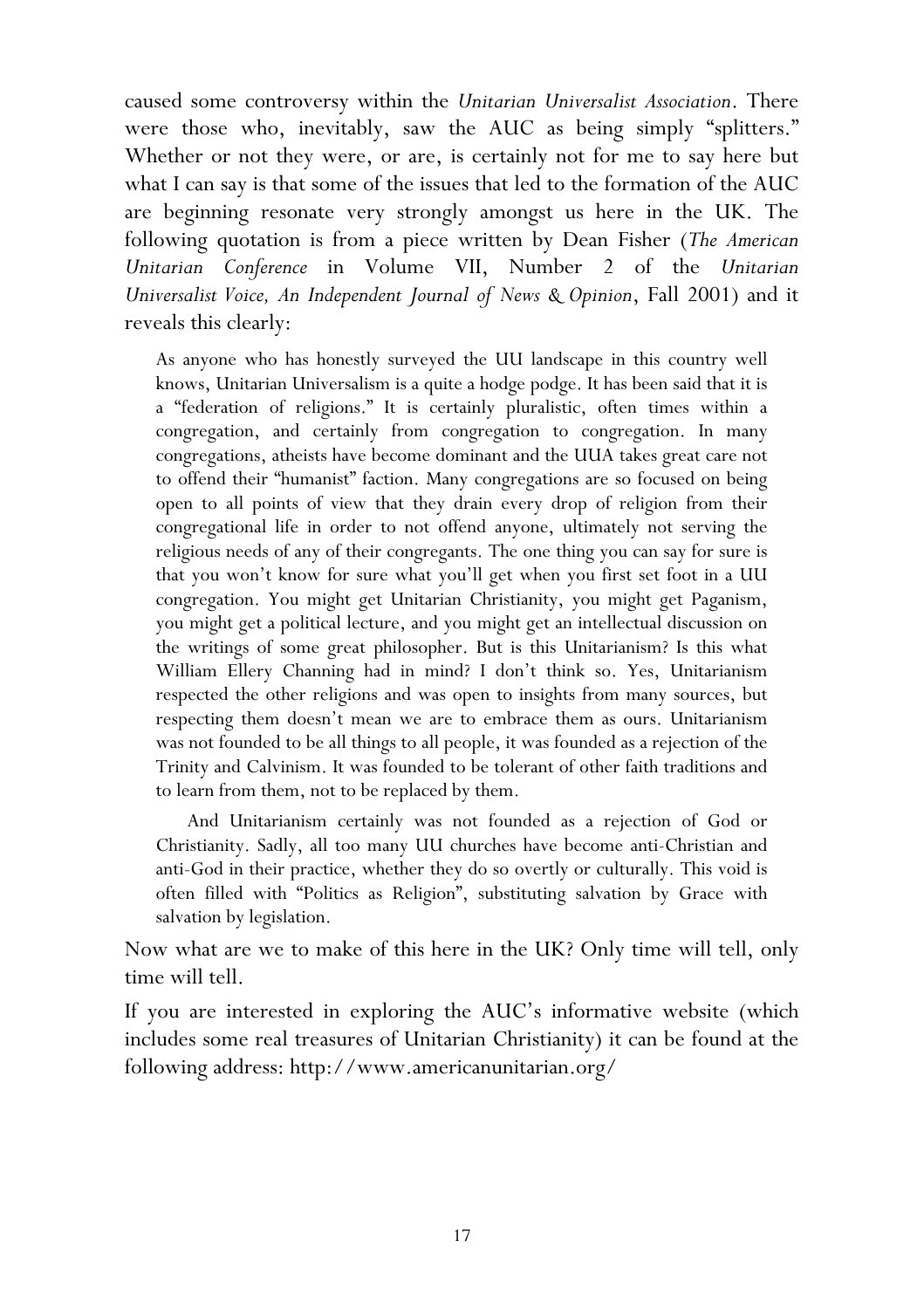# UNITARIAN CHRISTIAN ASSOCIATION

| Registered Charity No 101 777 1                                                                                                                                                        |
|----------------------------------------------------------------------------------------------------------------------------------------------------------------------------------------|
| Aim: 'To preserve and strengthen the Christian tradition within the Unitarian Movement'                                                                                                |
| Members receive copies of the Unitarian Christian Herald, notice of events, etc<br>Annual subscription rates are:                                                                      |
| Individuals £7: Families £10: Students & Unwaged £4<br>(subscription to Herald only £5)                                                                                                |
| Overseas subscribers: please add an extra amount to cover postage.<br>Congregational membership £35.00 includes 5 copies of the Herald                                                 |
| Please complete this form and send it with your cheque or postal order to the<br>Treasurer, Mr Don Booth, 43 Mewburn Rd, Banbury, Oxon, OX16 9PQ                                       |
| I/We are in sympathy with the Aim as printed above and wish to join the U.C.A.                                                                                                         |
|                                                                                                                                                                                        |
|                                                                                                                                                                                        |
|                                                                                                                                                                                        |
|                                                                                                                                                                                        |
|                                                                                                                                                                                        |
|                                                                                                                                                                                        |
| I/we enclose a cheque/Postal order for*Individual/* Family/*student/* unwaged<br>Congregational (*Please delete as applicable) Made payable to the Unitarian<br>Christian Association. |
| I/we do not wish to join the U.C.A. but would like to<br>subscribe to the Herald $(a)$ £5 per year                                                                                     |
| If you wish to receive a receipt please complete the section below                                                                                                                     |
|                                                                                                                                                                                        |
| As payment of membership subscription to the U.C.A. / Herald                                                                                                                           |
| D Booth U.C.A.Treasurer                                                                                                                                                                |

Please address all other membership enquires to the Revd Andrew Parker (see back of The Herald for details)